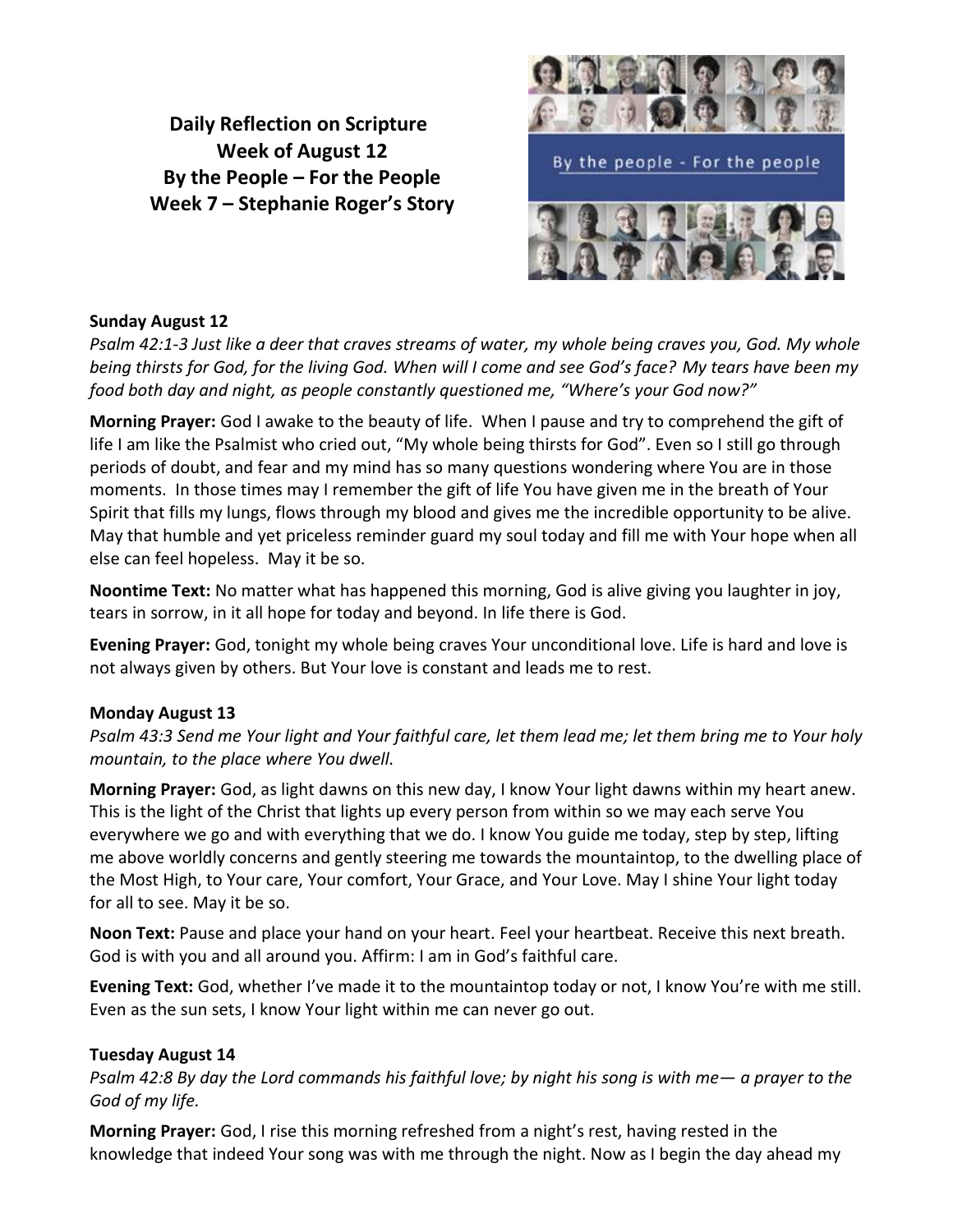prayer is to hold that song in my heart. I walk with Your love in my heart. Now help me to share that love with everyone I encounter. May it be so.

**Noon Text:** If the events of the day are beginning to overwhelm you, pause to remember the faithful love of God. Day or night, God's love is with you always.

**Evening Text:** God as I come to the end of my day, I pause to listen for Your song in my heart. Let it quiet my thoughts so I may sleep soundly, secure in Your love.

## **Wednesday August 15**

*Isaiah 49:13 Shout for joy, you heavens; rejoice, you earth; burst into song, you mountains! For the Lord comforts his people and will have compassion on his afflicted ones.*

**Morning Prayer:** God, this morning I woke up with joy in my heart, and a lightness in my spirit. I am thankful for these moments of delight when I want to shout my joy to all the world. I know the day will bring challenges, but I will hold onto the promise that Your compassionate love will comfort me, regardless of what the day brings. For this I am deeply grateful.

**Noon text:** May you find joy and comfort as needed in all of your circumstances today. Remember to share your joy and comfort with others as you go about your day.

**Evening Text:** God, today I experienced both highs and lows. Grateful for the range of my human emotions, I now release them so that restful sleep may restore my spirit.

# **Thursday August 16**

*Psalm 42:5a Why, my soul, are you downcast? Why so disturbed within me? Put your hope in God…*

**Morning Prayer:** God, I'm really struggling today and I don't know why. I have everything I need but I feel anxious, depressed and worried. I surrender these feeling to you, the God of hope, knowing that you will comfort me. May it be so.

**Noon Text:** God, when life challenges me, strengthen my faith. When I'm struggling, give me hope.

**Evening Text:** God, as the day winds down, I reflect on my efforts during the day to surrender my difficult emotions to you. Continue to teach me to place my faith in you.

# **Friday August 17**

*II Corinthians 1:3-4 May the God and Father of our Lord Jesus Christ be blessed! He is the compassionate Father and God of all comfort. He's the one who comforts us in all our trouble so that we can comfort other people who are in every kind of trouble. We offer the same comfort that we ourselves received from God.*

**Morning Prayer:** Compassionate God, as this day begins, I take this moment to just be in Your presence. Thank You for never leaving me. You surround me with you love, comfort, and grace. No matter what I experience today, I know I will find comfort in You. Help me to show this same compassion and love to everyone I encounter so they too can experience You. May it be so!

**Noon Text:** Thank You for loving me in every instance of the day. I take this moment to be restored in Your presence. Blessed be Your name!

**Evening Text:** You know me, God. You know exactly what I need. As I lay down for rest, I remember exactly who You are and who You have made me to be.